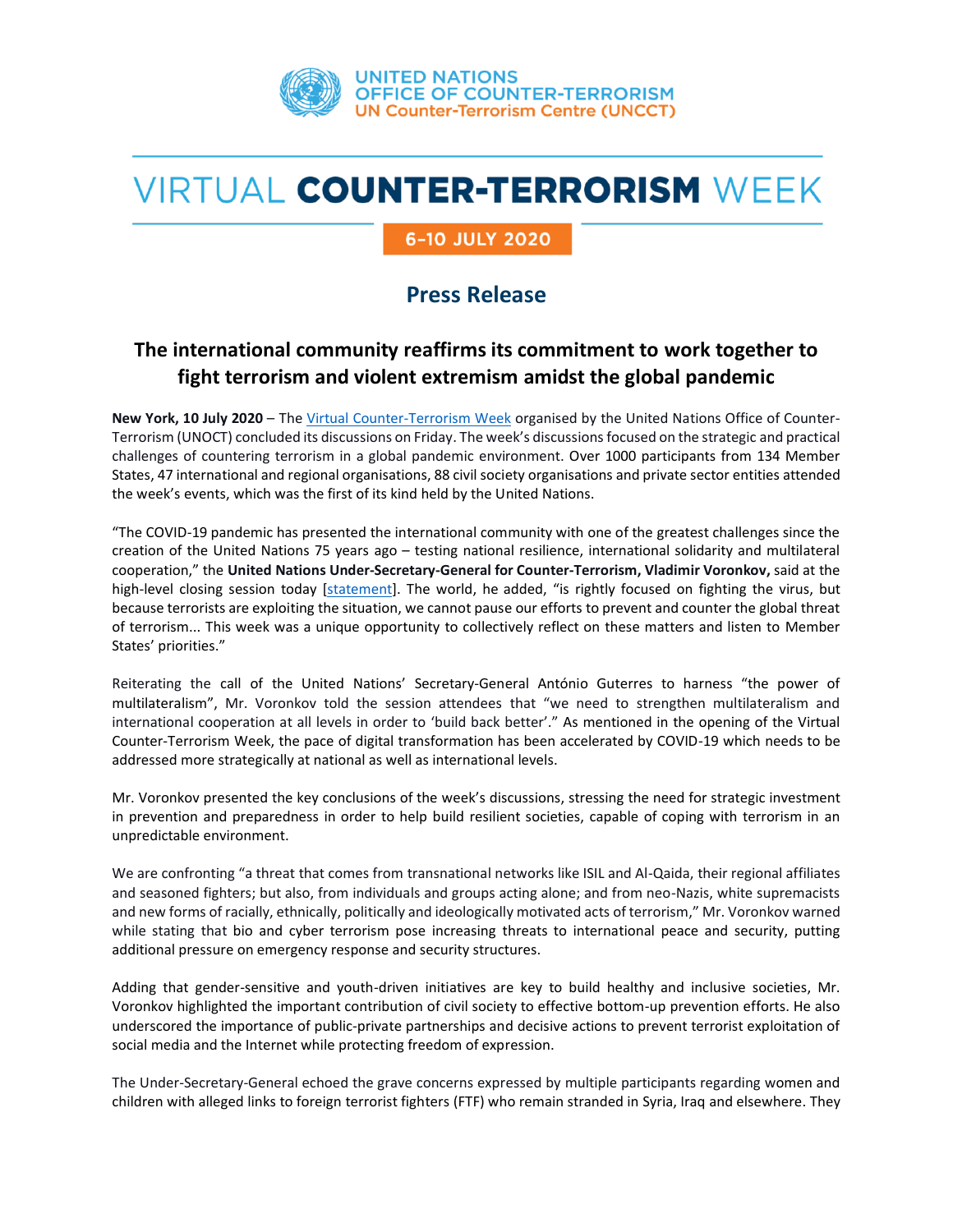are in "dire and complex humanitarian, human rights and security situation," said Mr. Voronkov urging Member States to take swift action to meet their international obligations and prevent the situation from being used by terrorists to radicalise future generations.

Mr. Voronkov also paid tribute to victims of terrorism across the world. "We heard how the pandemic has placed additional burdens on victims and survivors by adding to their trauma," he said. "The response to the pandemic should not stop the hard-fought progress made to uphold the rights and address the needs of victims." He confirmed that the first Global Congress of Victims of Terrorism will be held in 2021.

Mr. Voronkov emphasised the critical importance of adopting whole-of-society approaches and respecting human rights and the rule of law in the fight against terrorism, in line with the Global Counter-Terrorism Strategy and the Secretary-General's Call to Action for Human Rights. We need "to move from words to concrete action, ensuring that measures to counter terrorism do not shrink civic space or hinder humanitarian activities" said the Under-Secretary-General. Mr. Voronkov further welcomed strengthened engagement with civil society organisations, including through the implementation of UNOCT's recently developed civil society engagement strategy, and announced UNOCT's intention to hold a regional high-level conference on human rights and counter-terrorism as soon as the current COVID-19 context allows.

Mr. Voronkov also recalled the launch of the "[UNCCT Expo](https://www.un.org/counter-terrorism-expo/)"—showcasing the work of the United Nations Counter-Terrorism Centre (UNCCT) and its capacity-building activities, confirming its reputation as a Global Centre of Excellence. He again invited the participants of the Virtual Counter-Terrorism Week to visit the virtual exhibition.

Mr. Voronkov said that he was encouraged to hear the Member States reaffirm their commitment to international counter-terrorism cooperation under the auspices of the United Nations, with the support of CSOs, UN and private sector partners—and thanked Microsoft for their support to the Virtual Counter-Terrorism Week. "We are yet to fully understand the impact and consequences of COVID-19 on global peace and security. We need to remain vigilant and united; we need to anticipate the evolving threat posed by terrorists; and we need to adjust our responses to changes brought by the pandemic," he concluded, as he reiterated the readiness of the United Nations System as a whole to support these efforts.

The **high-level closing session also included statements** by Hon. Mr. Nathan Sales, Ambassador-at-Large and Coordinator for Counterterrorism of the U.S. Department of State; H.E. Ms. Gabriela Cuevas Barron, President of the Inter-Parliamentary Union; H.E. Thomas Greminger, Secretary-General of the Organisation for Security and Cooperation in Europe; H.E. Mr. Smail Chergui, Commissioner for Peace and Security of the African Union; H.E. Mr. Dang Dinh Quy, Permanent Representative of the Socialist Republic of Viet Nam to the United Nations (ASEAN Chair); Ms. Alison August Treppel, Executive Secretary of the Inter-American Committee against Terrorism, Organisation of American States; Mr. Gilles de Kerchove, European Union Counter-Terrorism Coordinator; H.E. Mr. Mohamed Fathi Ahmed Edrees, Ambassador and Permanent Representative of Egypt to the United Nations; and H.E. Mr. Zhang Jun, Ambassador and Permanent Representative of China to the United Nations. (Quotes from their statements below)

The insights, views and ideas exchanged at the Virtual Counter-Terrorism Week will feed into next year's High-Level Counter-Terrorism Week, set to take place during the 75th session of the United Nations General Assembly. The High-Level Counter-Terrorism Week 2021 will include the seventh biennial review of the Global Counter-Terrorism Strategy, the Second Conference of Heads of Counter-Terrorism Agencies of the Member States, and the Global Congress of Victims of Terrorism.

#### \*\*\*\*\*\*

#### **QUOTES FROM DISTINGUISHED SPEAKERS AT THE CLOSING SESSION**

**Hon. Mr. Nathan Sales**, Ambassador-at-Large and Coordinator for Counterterrorism, U.S. Department of State: "The United States has been, and will remain, the security partner of choice," said Ambassador Nathan Sales, U.S. State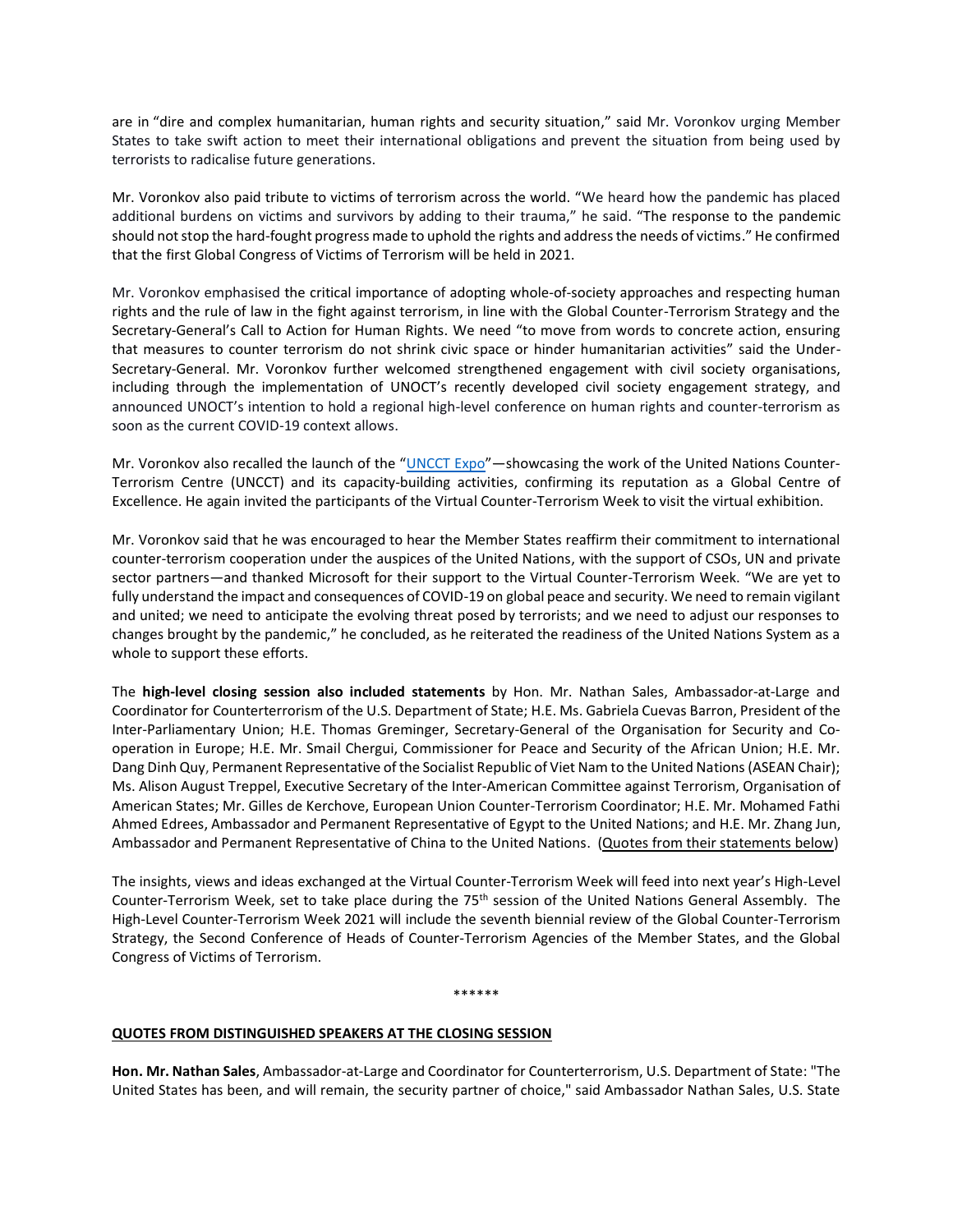Department Coordinator for Counterterrorism. "We're proud of the success that our friends have achieved by working with us."

**H.E. Ms. Gabriela Cuevas Barron, President, Inter-Parliamentary Union**: "We must understand that terrorism thrives when there is a lack of equal opportunities, when young people are robbed of their future, when the only option is to despair. There must indeed exist international cooperation to stem the tide of terrorism and avoid the loss of innocent lives, particularly as those most vulnerable - women and children - end up suffering enormously. But we must also address it at its root causes. Building towards peace also includes enabling economic prosperity for all. I am certain that if all parliamentarians strive to create conditions for peace, the world would be a less harsh place for those who have already and tragically suffered insurmountable loss."

**H.E. Thomas Greminger, Secretary-General, Organization for Security and Co-operation in Europe**: "The OSCE, in collaboration with the UN and other international partners, will continue to promote a measured and proportionate response to evolving terrorist threats during this period of global vulnerability. In doing so, we will take into account the heightened relevance of the rule of law, gender equality and human rights in shaping counter-terrorism strategies and laws. We will also continue to support national institutions in developing comprehensive and human rights-based approaches to preventing radicalisation to violence."

**H.E. Mr. Smail Chergui, Commissioner for Peace and Security, African Union:** "As the burden of COVID-19 pandemic spreads further into Africa, the potential for terrorist groups to continue to exploit existing vulnerabilities to gain support and strengthen will likely increase." "Continued cooperation and more comprehensive approaches that address the underlying drivers of radicalization towards terrorism and violent extremism are necessary to stop the further spread of terrorism activities in Africa. Our collective action and cooperation is needed now more than ever to silence the guns in our continent."

**H.E. Mr. Dang Dinh Quy, Permanent Representative of the Socialist Republic of Viet Nam to the United Nations (ASEAN Chair**): "Understanding the interaction between the pandemic and the threats of global terrorism will provide insights into how to better combat terrorism in the post-pandemic environment and prepare ourselves for future threats." "In recovering from the crisis and building back, we must not reduce our commitment and resources to counter terrorism."

**Ms. Alison August Treppel, Executive Secretary, Inter-American Committee against Terrorism, Organization of American States:** "We must continue to move away from being a reactive society and focus greater attention on prevention efforts, namely by strengthening capacities to protect our region's critical infrastructure, by increasing the exchange of operational information with our neighbors and partners, and by fostering greater preparedness and resiliency among our communities."

**Mr. Gilles de Kerchove, European Union Counter-Terrorism Coordinator:** "We must prevent the current health and economic crisis from becoming a security crisis, and our response must be based on effective multilateral cooperation with the UN at its core."

**H.E. Mr. Mohamed Fathi Ahmed Edrees**, **Ambassador and Permanent Representative of Egypt to the United Nations:** "COVID-19, as challenging and heart breaking as it has been for the world, provides a genuine opportunity for us to engage into a real substantive discussion in the upcoming GCTS review, to develop and update the Strategy in a meaningful manner, with the aim of making the world a safer place".

**His Excellency Mr. Zhang Jun**, **Ambassador and Permanent Representative of China to the United Nations:** "It is of utmost importance to further promote multilateralism in counter-terrorism efforts, during and after the COVID-19 pandemic. Facts have proven that no country can stand alone in the face of pandemic situations, which also showed threats to unprecedented security issues." "Terrorism knows no borders, and terrorism in all its forms and manifestations constitute threat to international peace and security. Double-standards should be avoided in the fight against terrorism, by strengthen instead of weakening our firm support for international mechanisms and continue to support the UN to play a leading role in the fight against terrorism."